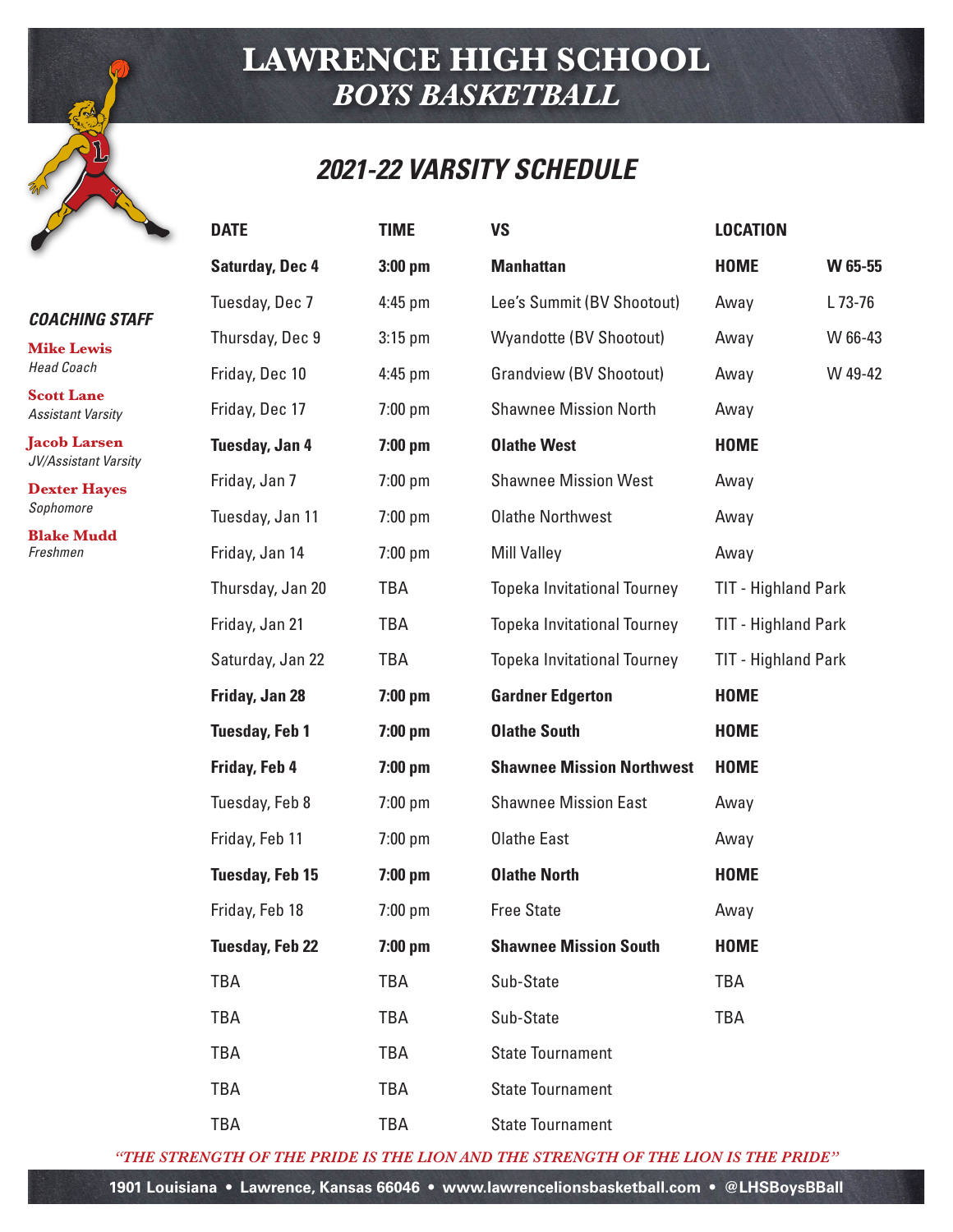### *2021-22 JUNIOR VARSITY SCHEDULE*

#### *COACHING STAFF*

**Mike Lewis** *Head Coach*

**Scott Lane** *Assistant Varsity*

**Jacob Larsen** *JV/Assistant Varsity*

**Dexter Hayes** *Sophomore*

**Blake Mudd** *Freshmen*

| <b>DATE</b>              | <b>TIME</b> | <b>VS</b>                        | <b>LOCATION</b> |   |
|--------------------------|-------------|----------------------------------|-----------------|---|
| <b>Saturday, Dec 4</b>   | $1:30$ pm   | <b>Manhattan</b>                 | <b>HOME</b>     | W |
| Monday, Dec 13           | $7:00$ pm   | <b>Blue Valley Southwest</b>     | Away            |   |
| <b>Wednesday, Dec 15</b> | $7:00$ pm   | <b>Blue Valley</b>               | <b>HOME</b>     |   |
| Friday, Dec 17           | 4:30 pm     | <b>Shawnee Mission North</b>     | Away            |   |
| Tuesday, Jan 4           | 5:15 pm     | <b>Olathe West</b>               | <b>HOME</b>     |   |
| Friday, Jan 7            | 5:30 pm     | <b>Shawnee Mission West</b>      | Away            |   |
| Tuesday, Jan 11          | 5:30 pm     | <b>Olathe Northwest</b>          | Away            |   |
| Friday, Jan 14           | 5:30 pm     | <b>Mill Valley</b>               | Away            |   |
| Monday, Jan 24           | <b>TBA</b>  | <b>TBA</b>                       | Tournament      |   |
| Thursday, Jan 27         | TBA         | <b>TBA</b>                       | Tournament      |   |
| Friday, Jan 28           | 5:30 pm     | <b>Gardner Edgerton</b>          | <b>HOME</b>     |   |
| Saturday, Jan 29         | <b>TBA</b>  | <b>TBA</b>                       | Tournament      |   |
| <b>Tuesday, Feb 1</b>    | 5:15 pm     | <b>Olathe South</b>              | <b>HOME</b>     |   |
| Friday, Feb 4            | $5:15$ pm   | <b>Shawnee Mission Northwest</b> | <b>HOME</b>     |   |
| Tuesday, Feb 8           | 5:30 pm     | <b>Shawnee Mission East</b>      | Away            |   |
| Friday, Feb 11           | 5:30 pm     | <b>Olathe East</b>               | Away            |   |
| <b>Tuesday, Feb 15</b>   | 5:15 pm     | <b>Olathe North</b>              | <b>HOME</b>     |   |
| Friday, Feb 18           | 5:30 pm     | <b>Free State</b>                | Away            |   |
| <b>Tuesday, Feb 22</b>   | $5:15$ pm   | <b>Shawnee Mission South</b>     | <b>HOME</b>     |   |

*"THE STRENGTH OF THE PRIDE IS THE LION AND THE STRENGTH OF THE LION IS THE PRIDE"* **1901 Louisiana • Lawrence, Kansas 66046 • www.lawrencelionsbasketball.com • @LHSBoysBBall**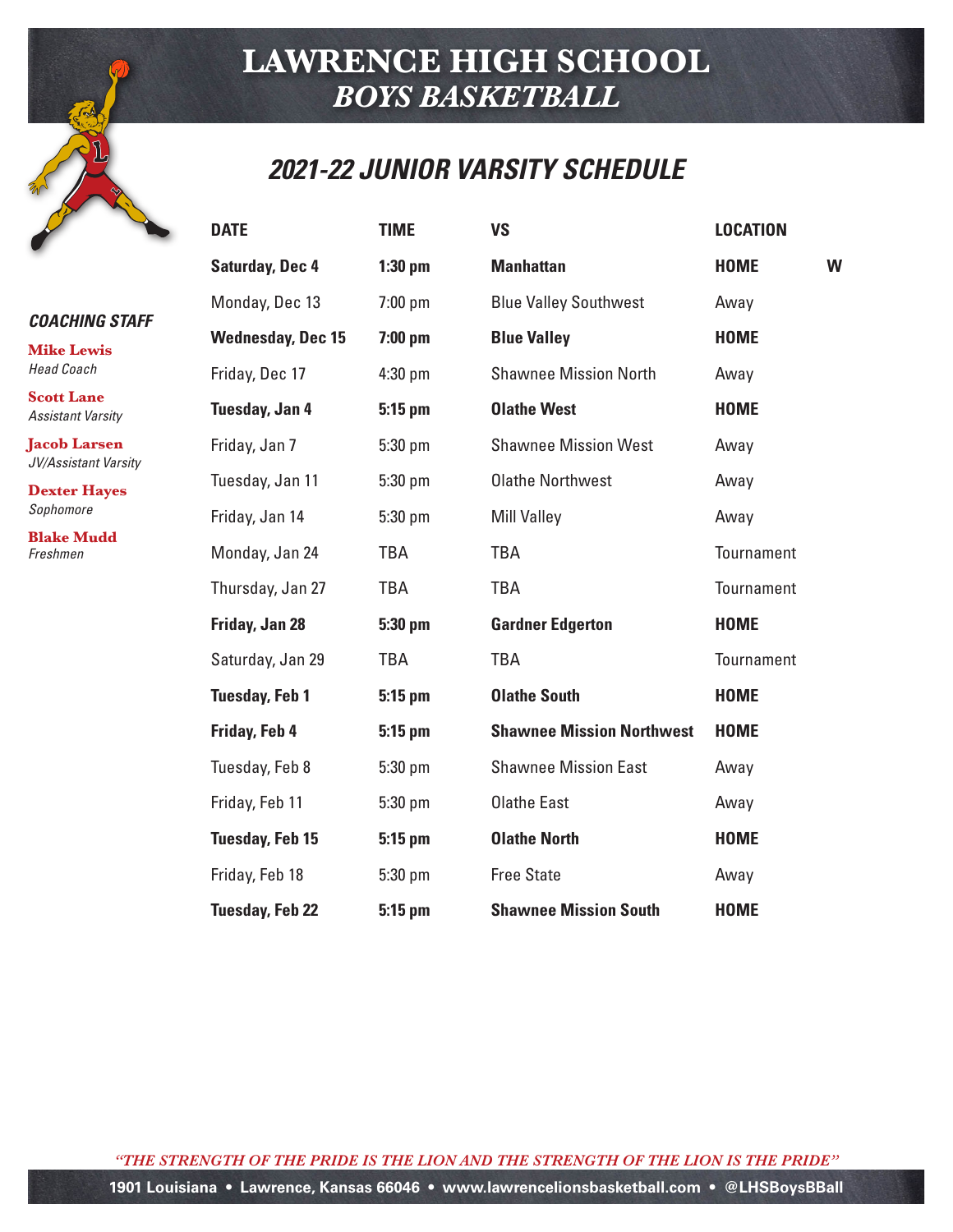### *2021-22 SOPHOMORE SCHEDULE*

|  | <b>COACHING STAFF</b> |
|--|-----------------------|
|  |                       |

**Mike Lewis** *Head Coach*

**Scott Lane** *Assistant Varsity*

**Jacob Larsen** *JV/Assistant Varsity*

**Dexter Hayes** *Sophomore*

**Blake Mudd** *Freshmen*

| <b>DATE</b>              | <b>TIME</b> | <b>VS</b>                        | <b>LOCATION</b>     |
|--------------------------|-------------|----------------------------------|---------------------|
| Monday, Dec 13           | 5:30 pm     | <b>Blue Valley Southwest</b>     | Away                |
| <b>Wednesday, Dec 15</b> | 5:30 pm     | <b>Blue Valley</b>               | <b>HOME</b>         |
| Friday, Dec 17           | $6:00$ pm   | <b>Shawnee Mission North</b>     | Away                |
| Monday, Jan 3            | $7:00$ pm   | <b>Olathe West</b>               | <b>HOME</b>         |
| Friday, Jan 7            | $4:00$ pm   | <b>Shawnee Mission West</b>      | Away                |
| Tuesday, Jan 11          | $4:00$ pm   | <b>Olathe Northwest</b>          | Away                |
| Friday, Jan 14           | $4:00$ pm   | <b>Mill Valley</b>               | Away                |
| Thursday, Jan 27         | $7:00$ pm   | <b>Saint Thomas Aquinas</b>      | <b>HOME</b>         |
| Friday, Jan 28           | $4:00$ pm   | <b>Gardner Edgerton</b>          | <b>HOME</b>         |
| Monday, Jan 31           | $7:00$ pm   | <b>Olathe South</b>              | <b>HOME</b>         |
| <b>Thursday, Feb 3</b>   | $7:00$ pm   | <b>Shawnee Mission Northwest</b> | <b>HOME</b>         |
| Saturday, Feb 5          | $1:00$ pm   | <b>TBA</b>                       | <b>Olathe South</b> |
| Saturday, Feb 5          | <b>TBA</b>  | <b>TBA</b>                       | <b>Olathe South</b> |
| Tuesday, Feb 8           | $4:00$ pm   | <b>Shawnee Mission East</b>      | Away                |
| Friday, Feb 11           | $3:45$ pm   | <b>Olathe East</b>               | Away                |
| <b>Monday, Feb 14</b>    | $7:00$ pm   | <b>Olathe North</b>              | <b>HOME</b>         |
| Thursday, Feb 17         | $7:00$ pm   | <b>Free State</b>                | Away                |
| <b>Monday, Feb 21</b>    | $7:00$ pm   | <b>Shawnee Mission South</b>     | <b>HOME</b>         |

*"THE STRENGTH OF THE PRIDE IS THE LION AND THE STRENGTH OF THE LION IS THE PRIDE"*

**1901 Louisiana • Lawrence, Kansas 66046 • www.lawrencelionsbasketball.com • @LHSBoysBBall**